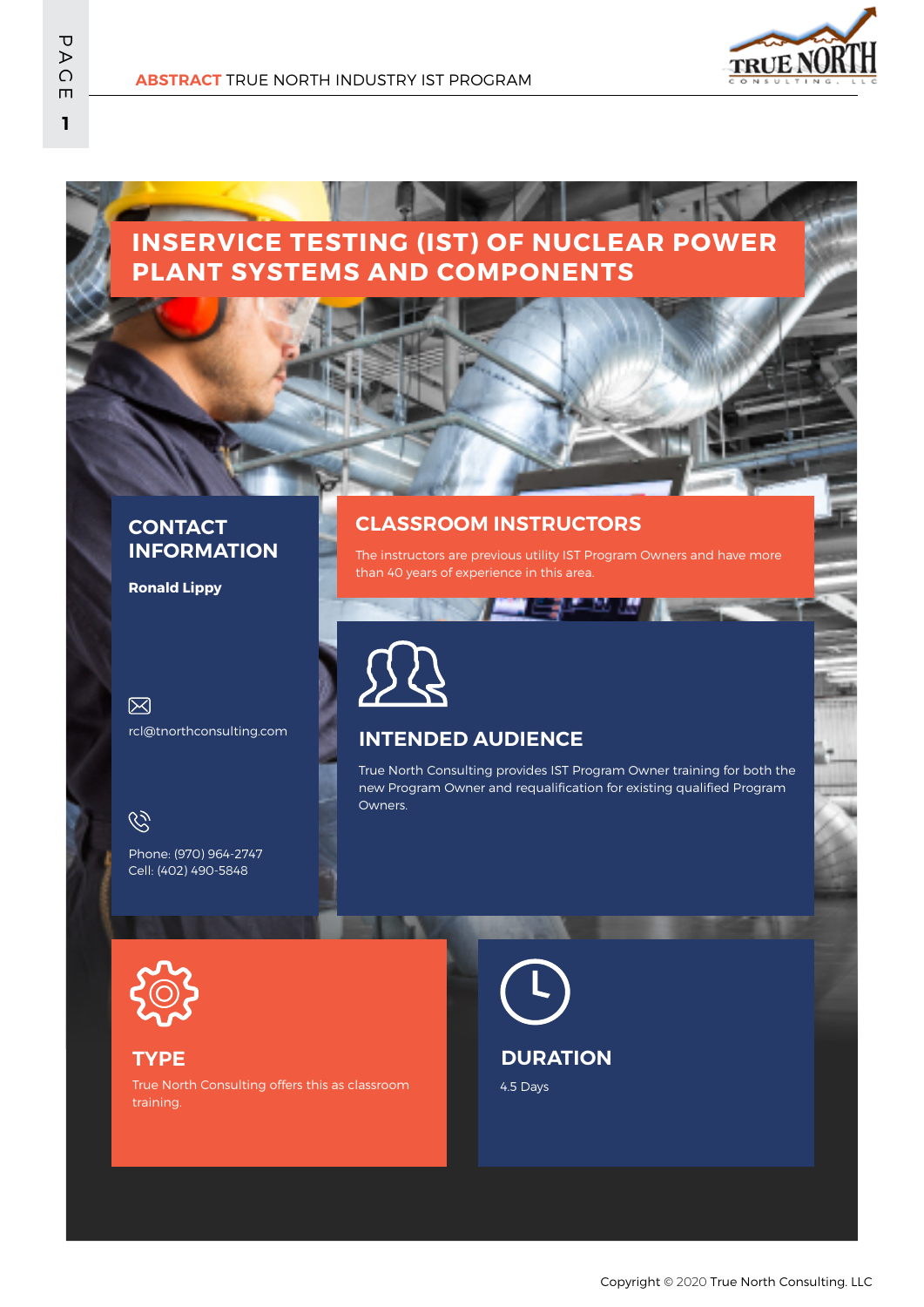

# **ABSTRACT**

The course is comprehensive with respect to Inservice Testing and addresses requirements of the U. S. Nuclear Regulatory Commission and ASME Operations and Maintenance (O&M) Standards for the inservice testing of nuclear power plant systems and components. Specific emphasis will be placed on the ASME Code boundary classification process, owner's responsibilities, test and examination plans, and detailed requirements for inservice testing of pumps and valves. Several examples will be used to illustrate the correct application of the technical requirements. In addition, training will provide overview/discussion/ recommendations regarding potential impacts of conditions imposed by Federal Regulation changes pending and in the future. This training and the instructors can provide IST training for Level 1, 2, and 3 Engineers.

# **TERMINAL LEARNING OBJECTIVES**

The key learning objectives will cover the following technical areas:

- 1. United Stated Regulatory Requirements
- 2. IST Historical Perspective
- 3. Federal Law
- 4. ASME Codes
- 5. O&M Codes
- 6. Inservice Testing Overview
- 7. IST Program Plan
- 8. IST Basis Document
- 9. Post Maintenance/Modification Testing Requirements
- 10. Implementation/Regulation of IST
- 11. IST and Plant Technical Specification
- 12. Description (Scope & Purpose)
- 13. NRC Guidance